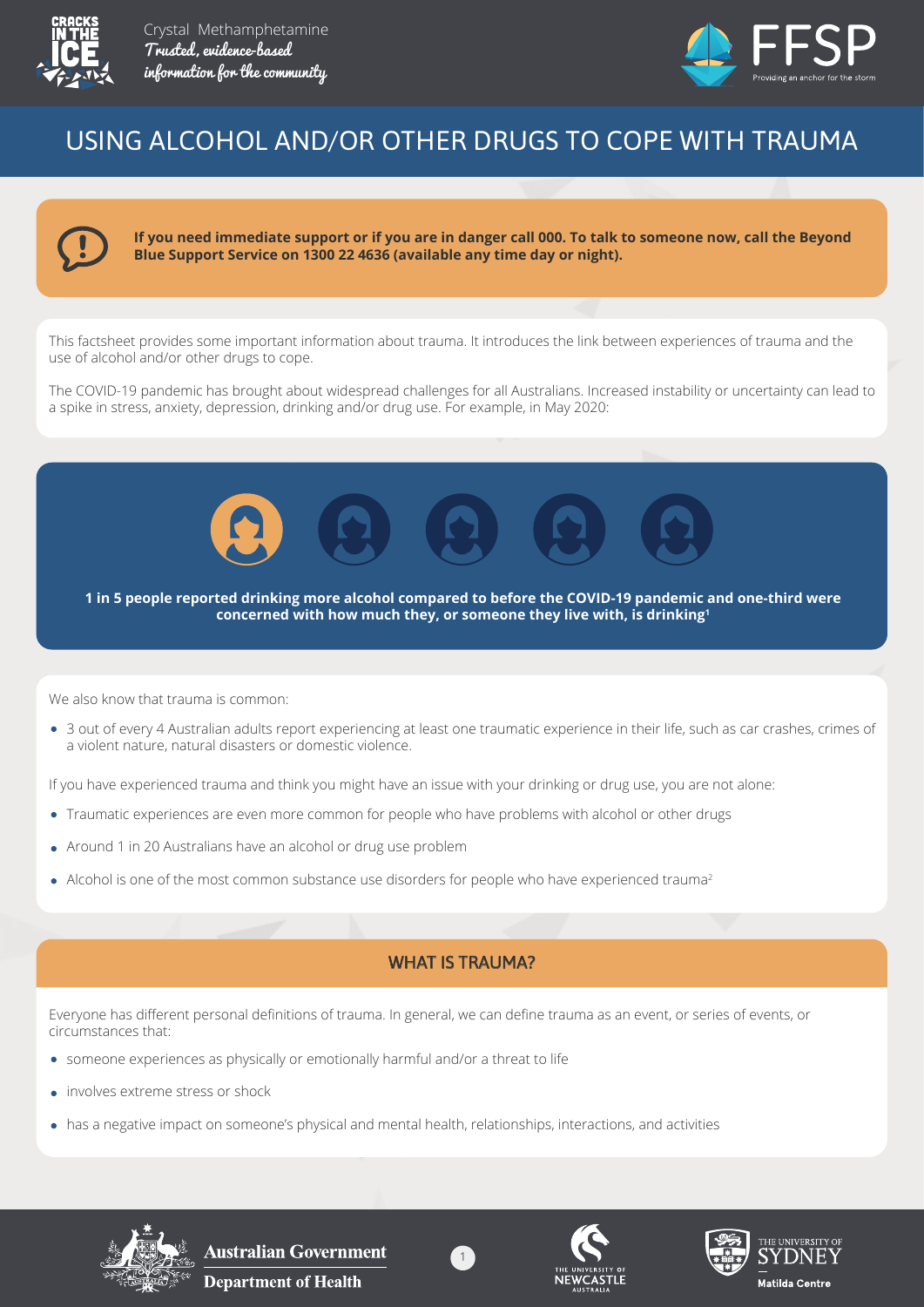



For example, emotional, psychological, economic abuse as well as sexual and physical violence are considered traumatic events. These traumas can make someone feel afraid, powerless, and unsafe.



Trauma can pose a big threat to a persons' emotional, physical, or social wellbeing. Trauma disrupts or takes away the safe, predictable, and controllable environment (SPACE) that we value in our lives. This is especially true if the person impacted has not had opportunity to process the event. It can change how a person experiences life and sees the world. It can make it harder to respond to challenges, keep relationships, and manage change.

#### SYMPTOMS OF TRAUMA

While the consequences of trauma are different for everybody, there are some common symptoms that occur. Traumatic experiences can lead to significant changes in your thoughts, emotions, physical experience, and behaviour.

## **THOUGHTS**



**What you think about yourself, others, and the world**

- Self-blame
- Intrusive thoughts (memories or thoughts that you can't control)

2

- Nightmares
- Flashbacks and imagining past trauma
- Trying to block out memories or thoughts
- Finding it hard to concentrate
- Racing thoughts
- Thinking the world is a bad or dangerous place and that people can't be trusted





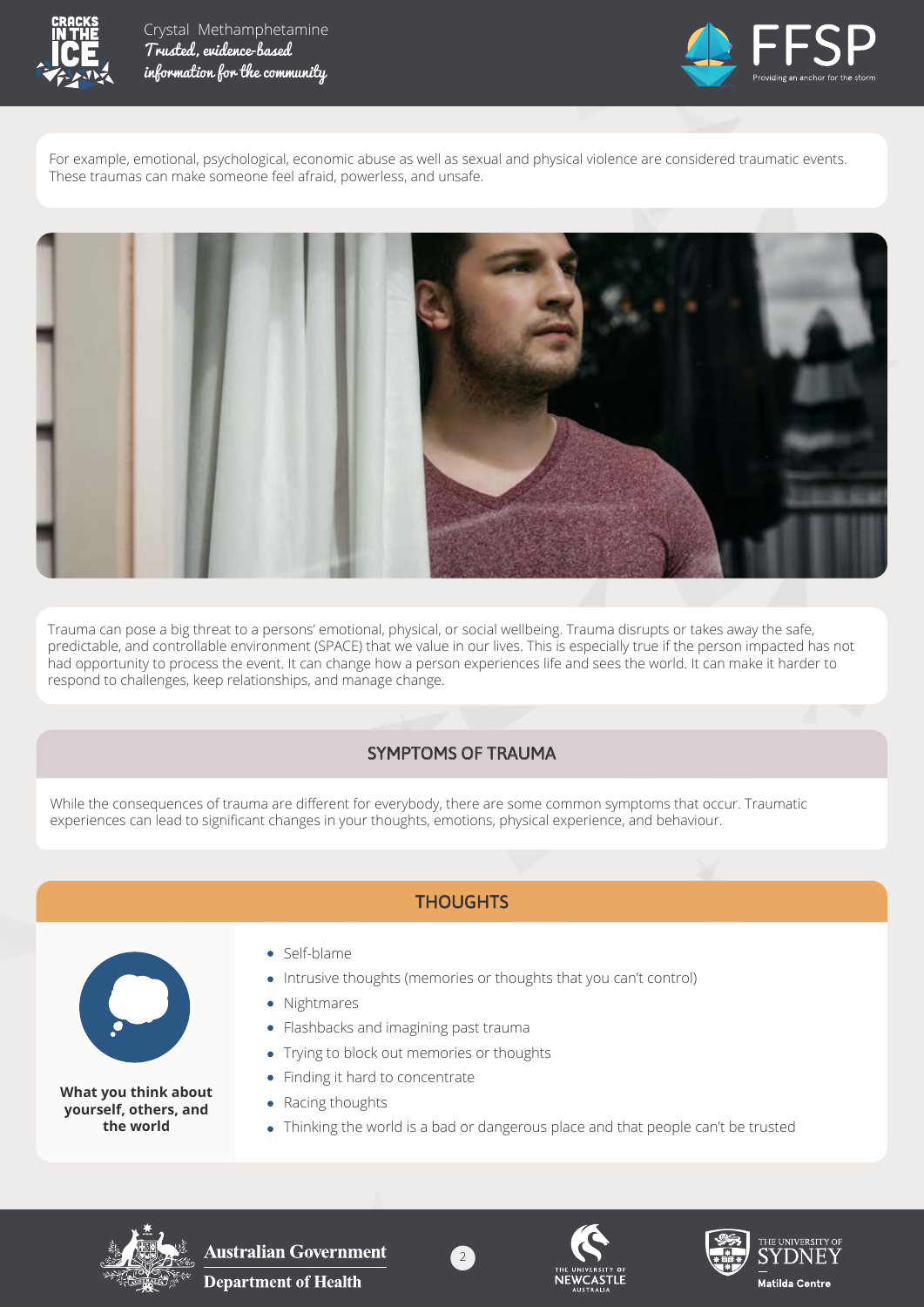



## **EMOTIONS**



**How you feel and respond**

- Fear or anxiety
- Sadness, depression, hopelessness, anger, irritability, guilt, shame
- Feeling like you are out of control
- Numbness
- Loss of enjoyment
- Diminished or heightened sex drive
- Feeling as though your emotions 'have a life of themself'
- Not understanding your emotional responses

#### PHYSICAL



**The impact on your body and your physical responses**

- Feeling on edge and on the lookout for danger
- Being easily startled
- Find it hard to physically relax and/or sleep
- Stomach issues and pain  $\bullet$
- Sweating
- Fast racing heartbeat
- Teeth grinding and jaw clenching
- Muscle tightness or pain
- Headaches
- Feeling disconnected from your body

#### **BEHAVIOUR**



**The way you act and the things you do**

- Avoiding any places, people, or activities that remind you of the traumatic experience(s)
- Using alcohol and/or other drugs to cope
- Withdrawing from others and isolating yourself
- Not doing the things you enjoy or what matters to you
- Aggression or violence towards others or yourself
- Putting your safety at risk
- Finding it hard to maintain healthy relationships and connections with others



**Australian Government Department of Health** 





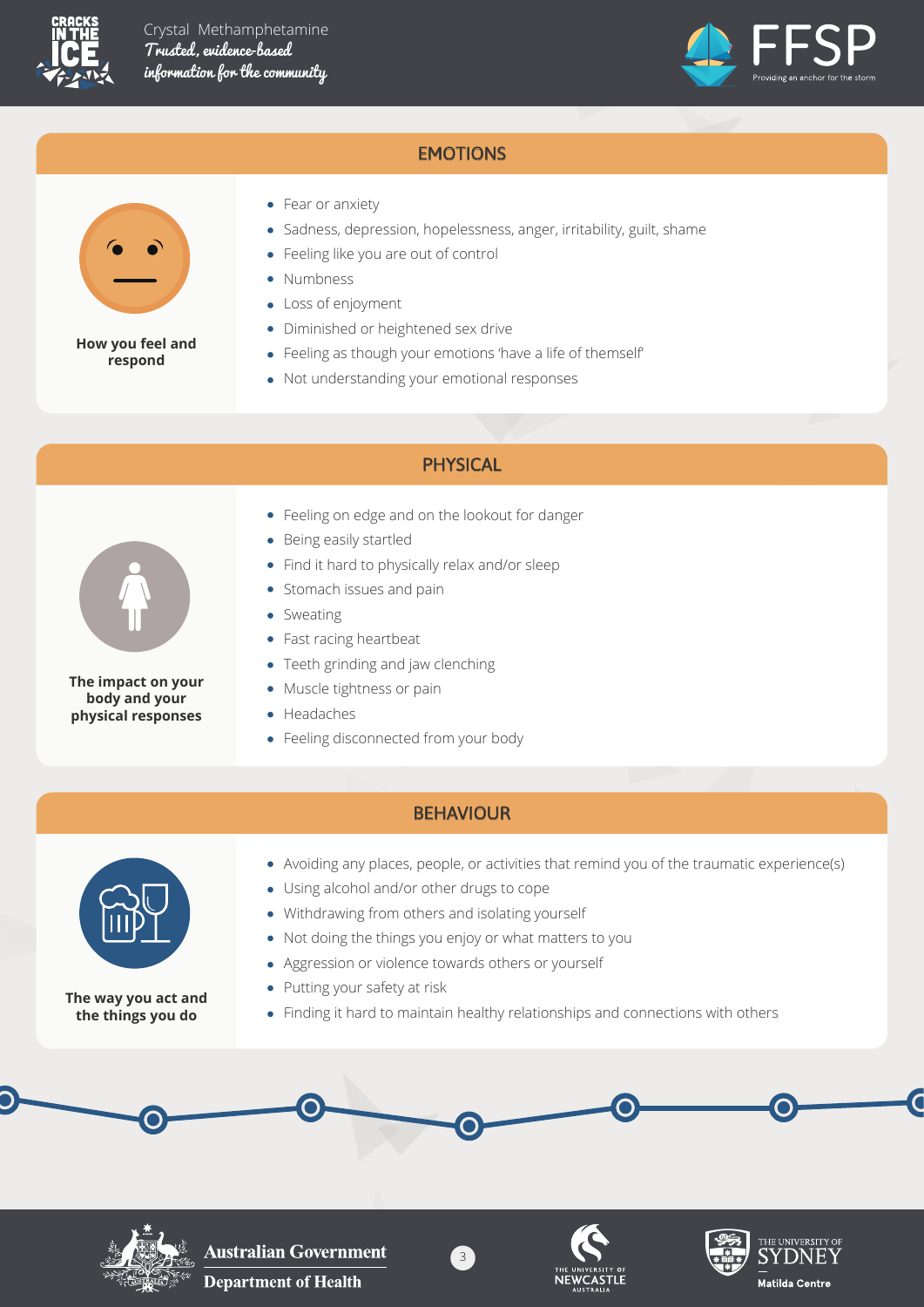



### THE LINK BETWEEN TRAUMA AND ALCOHOL AND DRUG USE

- Not everyone who has experienced trauma has a problem with alcohol or drug use. Not everyone who uses alcohol or drugs has experienced trauma. But there is a strong connection between the two.
- Using alcohol or other drugs to cope with the impact of trauma and anxiety, depression, or post-traumatic stress symptoms is sometimes referred to as self-medication.

#### THE CYCLE OF TRAUMA AND SELF-MEDICATION

Traumatic experiences can make it hard to feel safe and make it incredibly challenging to cope. Many people who access support services for alcohol and/or other drugs report having experienced trauma at some point in their lives.

Using alcohol and/or other drugs to cope is not a moral failing, or about a lack of willpower. Many people report feeling shame about their experiences of trauma and their use of substances and may be reticent to share their experiences with others, for this reason. Self-medication is one way people try to cope with traumatic experiences. It can bring about a sense of relief, control, or coping.



But in the long run, alcohol and/or other drug use can often make symptoms worse. This is because people can find themselves using or drinking more to keep unpleasant thoughts or feelings away. It offers a temporary solution, but it doesn't support long term healing or recovery from trauma. This can lead to a cycle, where increased alcohol and/or other drugs use leads to worse symptoms or new traumatic experiences, which can then lead to even more alcohol or other drug use, which then leads to worse substance use.

Sometimes this cycle can result in the development of an alcohol or drug use disorder (or dependence)\*



**An alcohol or drug use disorder (sometimes called dependence) refers to the excessive, compulsive, and difficult-to-control substance use or other behaviour that starts to interfere with ordinary life, work, health, or relationships.**



**Australian Government Department of Health** 





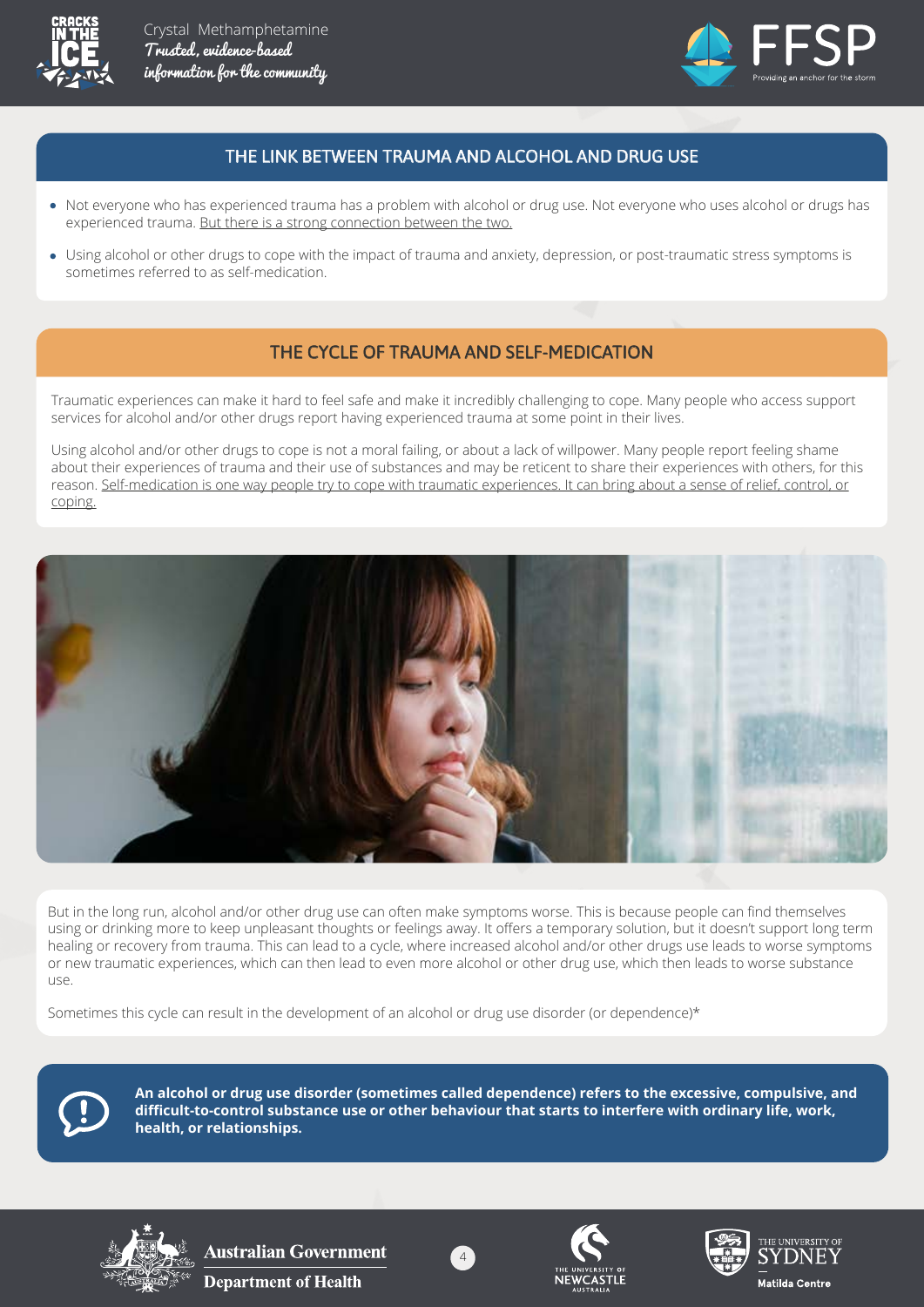





The cycle of trauma and alcohol or drug use shows why it can be important to address the symptoms of trauma and drug use at the same time. This is sometimes referred to as comborbidity treatment.

## SIGNS OF ALCOHOL AND/OR OTHER DRUG USE PROBLEMS

Many people enjoy a drink every now and then. About 16.4% of Australians have used an illicit drug in the last 12 months<sup>3</sup>. But when a person starts to notice that their use of alcohol and/or other drugs is causing physical, emotional, social, or economic harm, this can be a sign that there might be a problem.

Issues to look out for are:

- Often using more of the substance than you intend to
- Often thinking you need to cut back or stop using the substance
- Spending a lot of time getting, using, or recovering from the substance
- Craving the substance or noticing symptoms when you stop using it
- Needing more of the substance and building up a tolerance to it



5







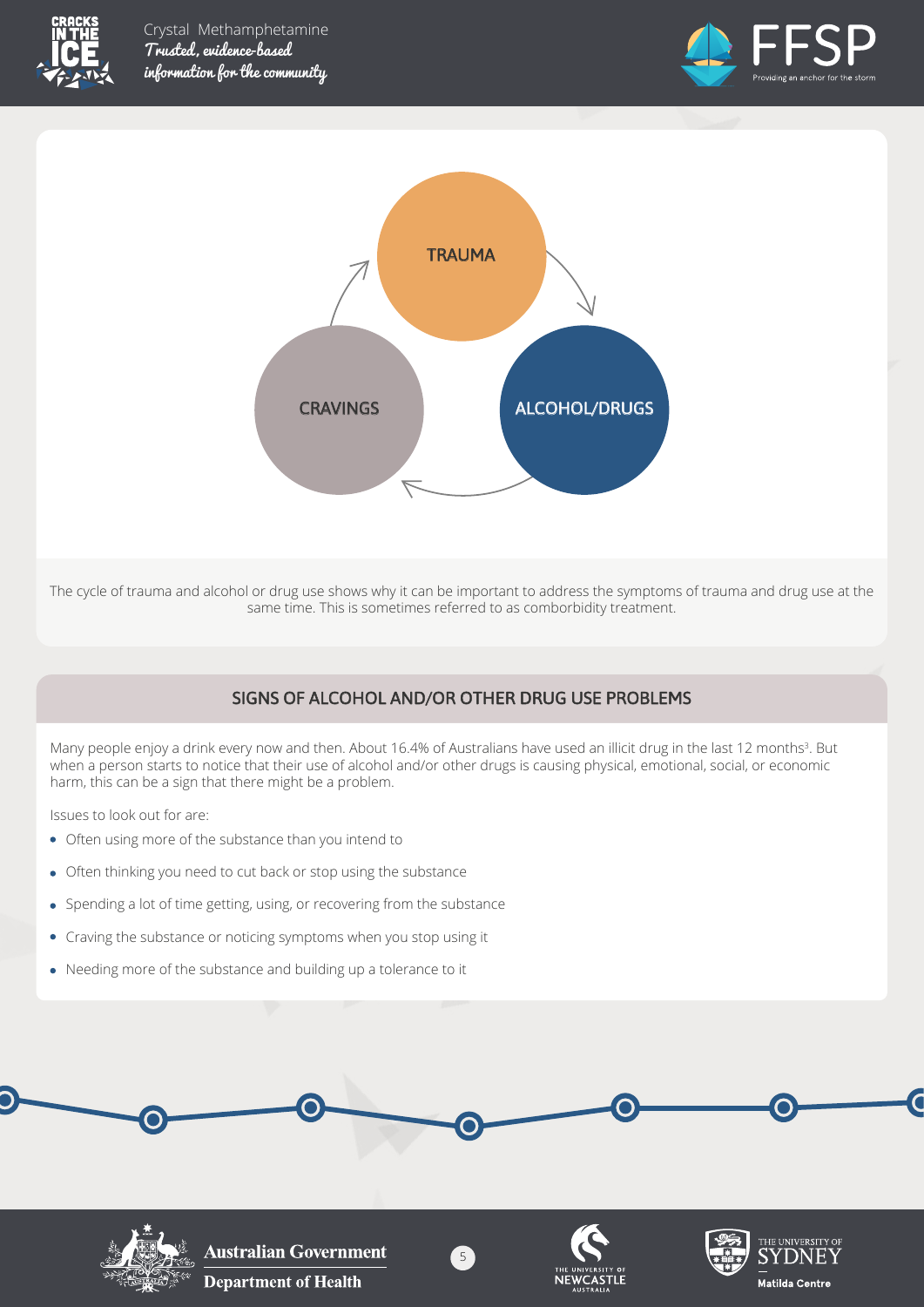



#### AN EXAMPLE: DOMESTIC VIOLENCE AS TRAUMA

Trauma exposure is especially common for women and children experiencing family and domestic violence. This trauma has increased during the COVID-19 pandemic.



In NSW alone an estimated 17% of women aged 18 years and over (or 1.6 million women) have experienced violence by a partner (Australian Bureau Statistics, 2017). Two-thirds of the women experienced worse and more frequent violence and abuse since the start of the pandemic.

Many women may be unable to seek support because of safety concerns or waiting lists for services. Women who are living in violent situations may find that they are drinking more alcohol or using other substances to cope.



**Find out more specific information about domestic and family violence in the Domestic and Family Violence during periods of crisis factsheet**

For many women and children, violence is a common and ongoing event that can lead to trauma symptoms:

- Australian women are nearly three times more likely than men to experience violence from an intimate partner<sup>4</sup>
- Domestic and family violence is a leading cause of homelessness for women<sup>5</sup>
- Alcohol may be used as a coping mechanism to deal with and ease the stress, fear, and anxiety caused by violence

In the long run, self-medicating with alcohol can increase the risk of further stress and harm. Alcohol use by both the perpetrator and the survivor is associated with the likelihood of violence occurring. It is estimated that alcohol is involved in up to 65% of family violence incidents reported to the police<sup>6</sup>. This is a safety risk to be aware of, but it is important to remember that it does not mean you are responsible for any domestic violence used against you.

6







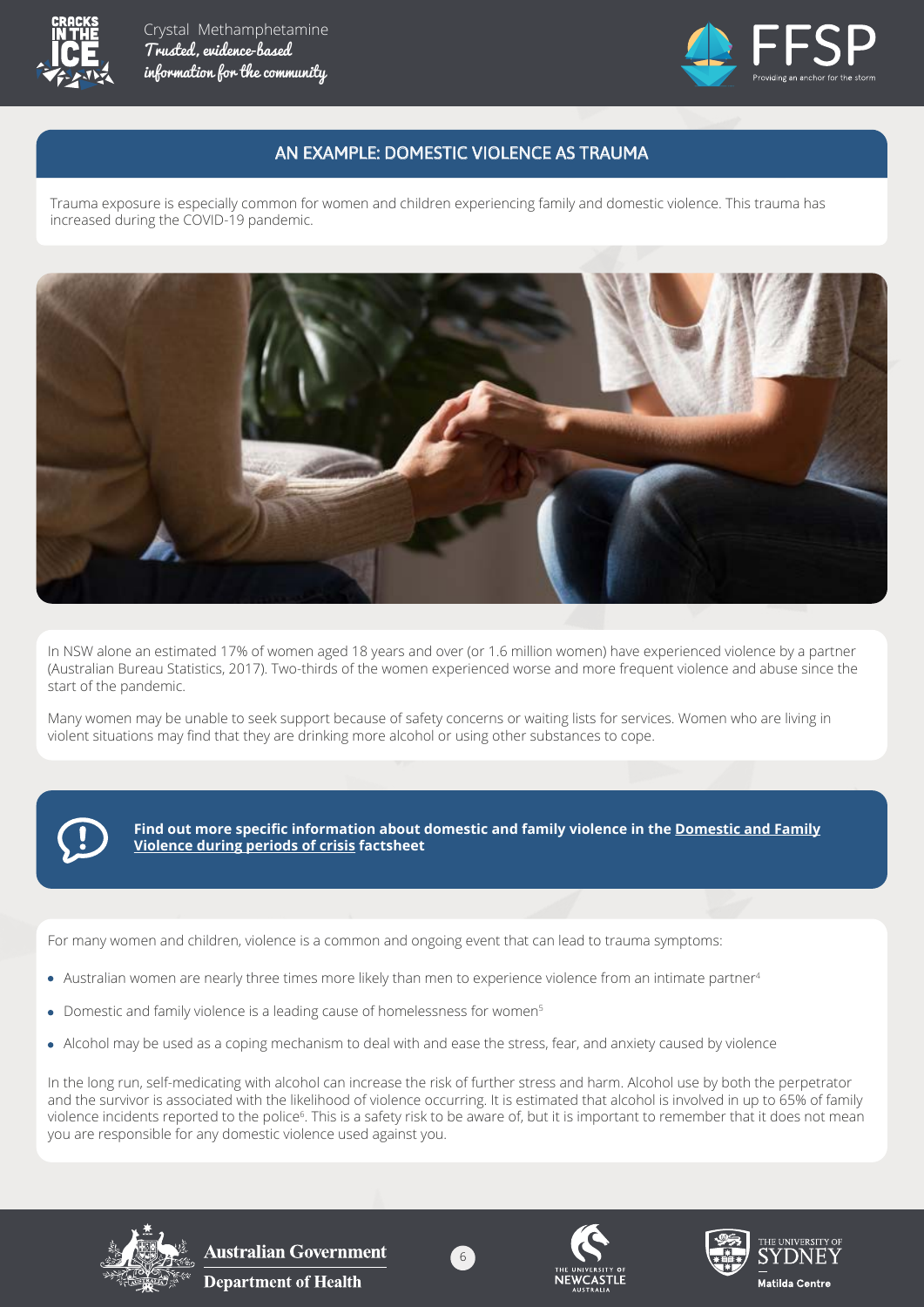



#### SUPPORT OPTIONS

There is support available and what is important is getting the support that is right for you.



This can help you feel less alone. Below is a forum you might want to explore.

**Beyond Blue Forums:** If you join Beyond Blue's online community you will be able to access their variety of online forums: **https://www.beyondblue.org.au/get-support/online-forums**



Many Australian organisations have free, confidential support provided via phone, chat, or email. There are some options included below.



The internet provides many avenues to access information, advice and support from domestic violence, mental health, and substance use professionals. You can also speak to your GP for information. We have included some initial contact options below.